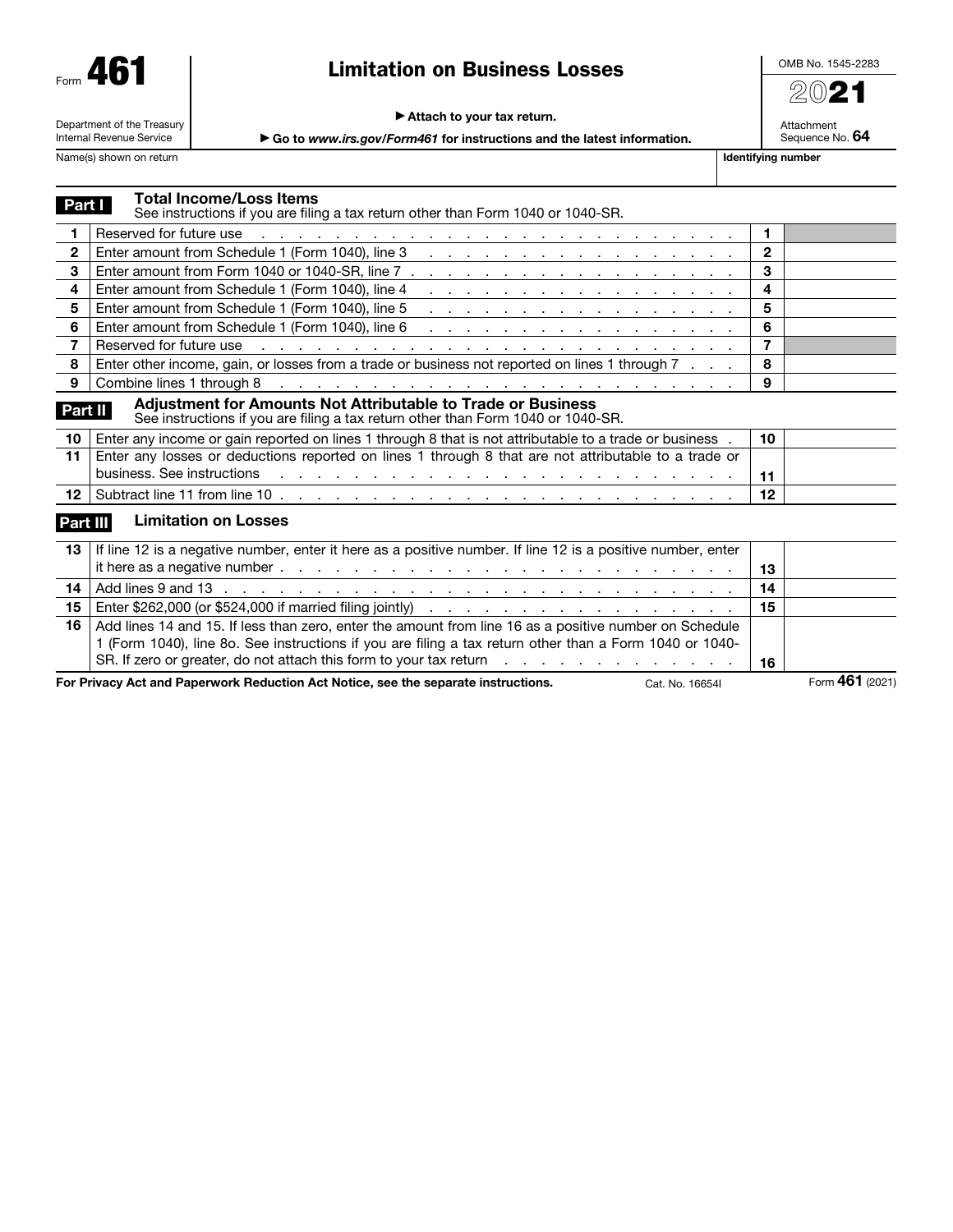# 2021 **Instructions for Form 461**



## Limitation on Business Losses

Section references are to the Internal Revenue Code unless otherwise noted.

## **General Instructions**

## **Future Developments**

For the latest information about developments related to Form 461 and its instructions, such as legislation enacted after they were published and specific instructions for tax-exempt trusts, go to *[IRS.gov/Form461](https://www.irs.gov/form461)*.

## **What's New**

**Limitation on excess business losses of noncorporate taxpayers.** The disallowance of excess business losses is now effective for tax years beginning after 2020 and before 2027.

**Excess business losses.** Excess business losses are now computed without regard to any deduction allowed under section 172 or 199A and without regard to any deductions, gross income, or gains attributable to any trade or business of performing services as an employee.

**Treatment of capital gains and losses.** Losses from sales or exchanges of capital assets are not included in the calculation of the total deductions from your trades or businesses.

Gains from sales or exchanges of capital assets should not exceed the lesser of capital gain net income limited to only gains and losses attributable to a trade or business, or capital gain net income.

## **Purpose of Form**

The Tax Cuts and Jobs Act limited the amount of losses from the trades or businesses of noncorporate taxpayers that the taxpayers can claim each year. Taxpayers can't deduct an excess business loss (see *Definitions*, later) in the current year. However, the excess business loss is treated as a net operating loss (NOL) carryover. See *[Pub. 536, Net Operating Losses \(NOLs\)](https://www.irs.gov/pub536)  [for Individuals, Estates, and Trusts](https://www.irs.gov/pub536)*, for more information on NOL carryovers. Use Form 461 to figure the excess business loss. See *Who Must File* and the instructions for *Line 16*, later, to find

where to report the excess business loss on your return.

## **Who Must File**

File Form 461 if you're a noncorporate taxpayer and your net losses from all of your trades or businesses are more than \$262,000 (\$524,000 for married taxpayers filing a joint return). A trust subject to tax under section 511 should complete Form 461 if it has a loss attributable to its trade or business of more than \$262,000. See *Definitions*, later. Attach Form 461 to the applicable tax return you file.

• Form 1040, U.S. Individual Income Tax Return.

• Form 1040-SR, U.S. Tax Return for Seniors.

- Form 1040-NR, U.S. Nonresident Alien Income Tax Return.
- Form 1041, U.S. Income Tax Return for Estates and Trusts.
- Form 1041-QFT, U.S. Income Tax Return for Qualified Funeral Trusts.

• Form 1041-N, U.S. Income Tax Return for Electing Alaska Native Settlement Trusts.

• Form 990-T, Exempt Organization Business Income Tax Return (and proxy tax under section 6033(e)).

## **Definitions**

**Excess business loss.** An excess business loss is the amount by which the total deductions (computed without regard to any deduction allowed under section 172 or 199A) from your trades or businesses are more than your total gross income or gains from your trades or businesses, plus the threshold amount. Such excess losses should be determined without regard to any deductions, gross income, or gains attributable to any trade or business of performing services of an employee.

**Threshold amount.** For 2021, the threshold amount is \$262,000 (\$524,000 for married taxpayers filing a joint return). These amounts are indexed for inflation.

#### **Treatment of capital gains and los-**

**ses.** Losses from sales or exchanges of capital assets are not included in the calculation of the total deductions from your trades or businesses.

Gains from the sales or exchanges of capital assets should not exceed the lesser of:

1. Capital gain net income limited to only gains and losses attributable to a trade or business, or

2. Capital gain net income.

**Trade or business.** An activity qualifies as a trade or business if your primary purpose for engaging in the activity is for income or profit and you're involved in the activity with continuity and regularity. The facts and circumstances of each case determine if an activity is a trade or business. The regularity of activities and transactions and the production of income are important elements. You don't need to actually make a profit to be in a trade or business as long as you have a profit motive. However, you do need to make ongoing efforts to further the interests of your business.

**Note.** If you own an interest in a partnership or S corporation, the trade or business determination is made at that entity's level.

## **Ordering Rules**

First, apply the at-risk rules; next, apply the passive activity loss rules; and then apply the excess business loss rules. See the *[Instructions for Form 6198, At-](https://www.irs.gov/form6198)[Risk Limitations](https://www.irs.gov/form6198)*. Also, see *[Pub. 925,](https://www.irs.gov/pub925) [Passive Activity and At-Risk Rules](https://www.irs.gov/pub925)*.

**Farming losses.** Taxpayers with losses from a farming business must apply the excess business loss limitation before carrying any NOLs back 2 years. See the *[Instructions for](https://www.irs.gov/form1045) [Form 1045, Application for Tentative](https://www.irs.gov/form1045) [Refund](https://www.irs.gov/form1045)*.

**Farming and nonfarming losses.** If you incur both farming and nonfarming business losses that are more than the threshold amount (see *Definitions*, earlier), you must allocate the threshold amount first to the farming losses to the extent you have an NOL.

## **Transition Rules**

If you had losses or deductions that were limited under other provisions of the Internal Revenue Code in prior tax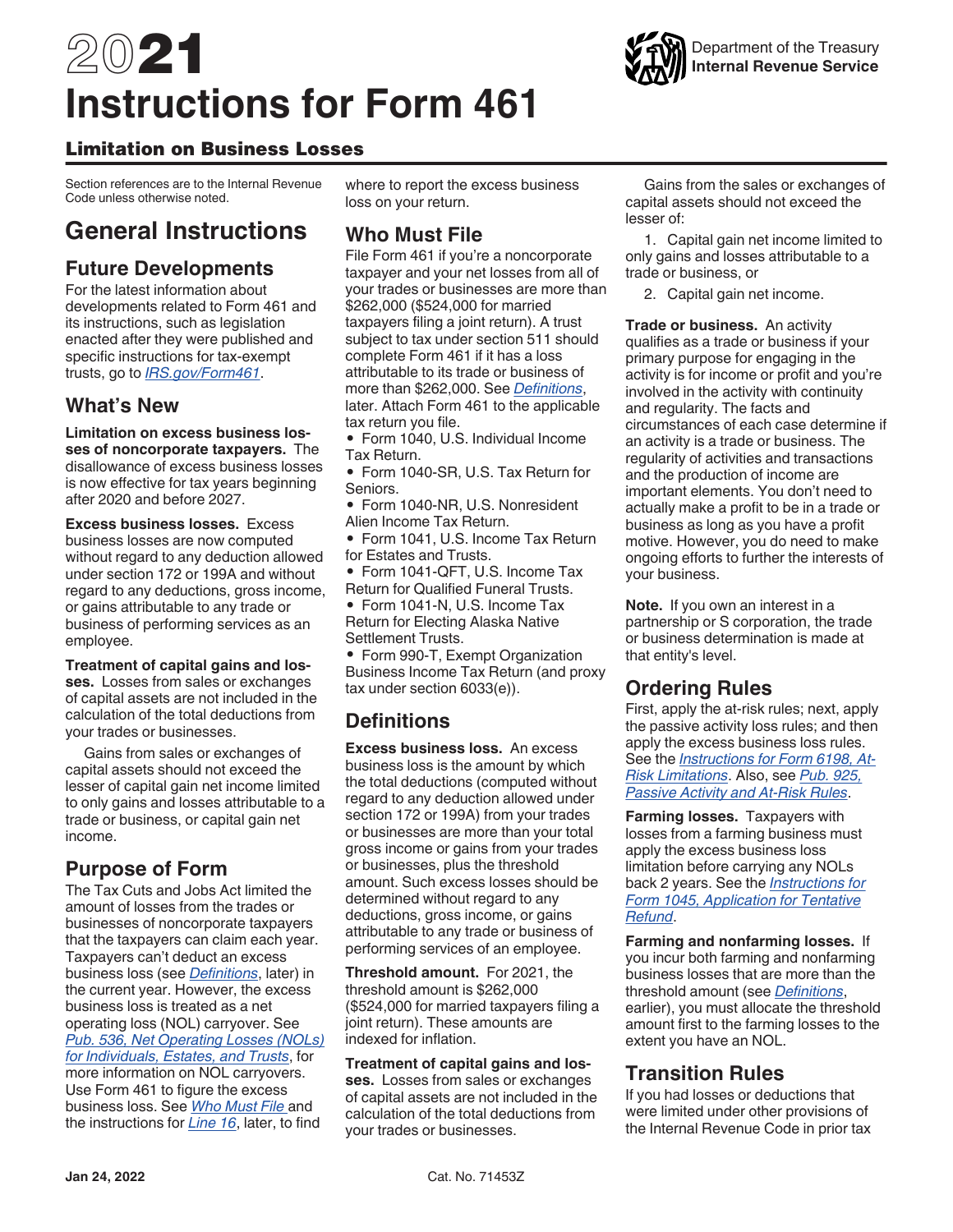years, those losses or deductions are included in figuring the amount, if any, of your excess business loss in 2021.

## **Additional Information**

See the following publications for more information about the items in these instructions.

• Pub. 225, Farmer's Tax Guide.

• Pub. 536, Net Operating Losses (NOLs) for Individuals, Estates, and Trusts.

• Pub. 925, Passive Activity and At-Risk Rules.

# **Specific Instructions**

**Joint returns.** Complete one Form 461 containing all the information for both spouses.

**Amended returns.** Attach Form 461 to any applicable amended returns.

## **Part I—Total Income/Loss Items**

Use Part I to report all the income and losses reflected on your applicable tax return. If you're filing a return other than Form 1040 or 1040-SR, see the instructions below for the specific line that's an equivalent to the line on Form 1040 or 1040-SR. If the line instructions don't reference a form listed under *Who Must File*, earlier, then it's not applicable.

#### **Line 1**

Leave line 1 blank.

#### **Line 2**

Enter any business income or loss reported on Schedule 1 (Form 1040), line 3, or Form 1041, line 3.

#### **Line 3**

Enter any capital gains or losses reported on Form 1040 or 1040-SR, line 7; Form 1040-NR, line 7; Form 1041, line 4; Form 1041-QFT, Part II, line 3; or Form 1041-N, Part II, line 3.

Losses from sales or exchanges of capital assets are not included in the calculation of the total deductions from the taxpayer's trades or businesses. So any such amounts included here in Line 3 should be added back on line 11 to remove them from the computation.

#### **Line 4**

Enter any other gains or losses reported on Schedule 1 (Form 1040), line 4; Form 1041, line 7; Form 1041-QFT, Part II, line 4; or Form 1041-N, Part II, line 4.

#### **Line 5**

Enter any supplemental income or loss reported on a Schedule E, such as income from rental real estate, royalties, partnerships, S corporations, estates, trusts, REMICs, etc. This is reported on Schedule 1 (Form 1040), line 5; Form 1041, line 5; Form 1041-QFT, Part II, line 4; or Form 1041-N, Part II, line 4.

#### **Line 6**

Enter any farm income or loss reported on Schedule 1 (Form 1040), line 6; Form 1041, line 6; Form 1041-QFT, Part II, line 4; or Form 1041-N, Part II, line 4.

#### **Line 7**

Leave line 7 blank.

#### **Line 8**

Enter any other trade or business income, gain, or loss not reported on lines 1 through 7 that you reported on your tax return.

#### **Line 9**

Combine all the entries from lines 1 through 8 on line 9. The resulting figure can be a positive or negative number.

## **Part II—Adjustment for Amounts not Attributable to Trade or Business**

Use Part II to report the income, gain, or loss from your tax return that's not from a trade or business. The information will then be used to figure the excess business loss. See *Definitions*, earlier.

#### **Line 10**

Enter the combined amount of income or gain you reported on lines 1 through 8 above that's not from a trade or business. See *Definitions*, earlier. If you filed a tax return other than a Form 1040, see the specific line references for the tax return in the specific line instructions in *Part l*, earlier.

#### **Line 11**

Enter the combined amount of losses or deductions you reported on lines 1 through 8 above that's not from a trade or business. See the definition of a *trade or business*, earlier. If you filed a tax return other than a Form 1040, see the specific line references for the tax return in the specific line instructions in *Part l*, earlier.

*Although losses and deductions are usually entered as negative figures on other forms or figures on other forms or worksheets, enter them as a positive figure on this line.*

Losses from sales or exchanges of capital assets are not included in the calculation of trade or business deduction. Such amounts included on Line 3 should be added back here to remove it from the computation.

#### **Line 12**

Subtract line 11 from line 10. The resulting figure is your gain or loss that's not from a trade or business. Use this amount in *Part III* to figure your excess business loss. See *Definitions*, earlier.

## **Part III—Limitation on Losses**

Use Part III to apply the threshold limitation and figure the excess business loss. See *Definitions*, earlier.

#### **Line 14**

Add lines 9 and 13. The resulting figure can be a positive or negative number.

#### **Line 16**

If the resulting figure on this line is a negative amount, then it's your excess business loss. See *Definitions*, earlier. Although it's a loss, you will report the excess business loss adjustment as a positive number on the "Other income" line on your tax return and enter "ELA" on the dotted line. The "Other Income" lines are located on the following lines based on the type of tax return.

- Schedule 1 (Form 1040), line 8o.
- Form 1041, line 8.
- Form 1041-QFT, Part II, line 4.
- Form 1041-N, Part II, line 4.
- Schedule A (Form 990-T), Part I,
- line 12 (applicable to trusts only).

You'll need to keep a record of your excess business loss from RECORDS each tax year because it's treated as an NOL carryover. See *[Pub.](https://www.irs.gov/pub536)  [536, Net Operating Losses \(NOLs\) for](https://www.irs.gov/pub536) [Individuals, Estates, and Trusts](https://www.irs.gov/pub536)*, for more information on NOL carryovers and reporting NOLs on future tax year returns.

**Privacy Act and Paperwork Reduction Act Notice.** We ask for the information on this form to carry out the Internal Revenue laws of the United States. We need this information to ensure that you're complying with these laws and to allow us to figure and collect the right amount of tax. Our legal right to ask for the information requested on this form is sections 6001, 6011, 6012(a), and 6109 and their regulations. If you don't provide this information, or you provide incomplete or false information, you may be subject to penalties.